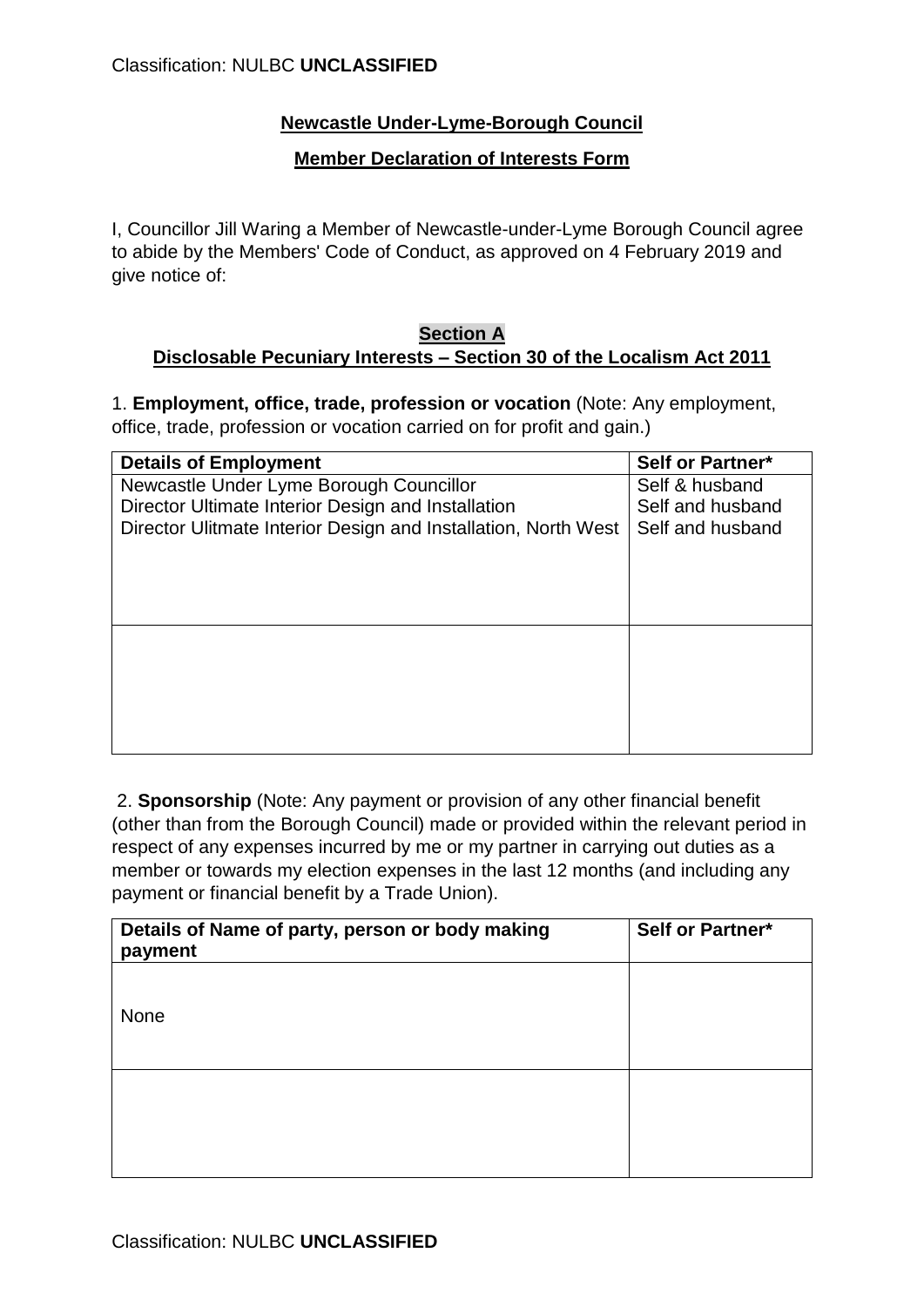3 **Contracts** (Note: Any contract which is made between me or my partner (or a body in which I or my partner has a beneficial interest) and Newcastle-under-Lyme Borough Council under which goods or services are to be provided or works are to be executed; and which has not been fully discharged)

| <b>Details of Contract</b> | Self or Partner* |
|----------------------------|------------------|
|                            |                  |
|                            |                  |
| None                       |                  |
|                            |                  |
|                            |                  |
|                            |                  |
|                            |                  |
|                            |                  |
|                            |                  |
|                            |                  |

4. **Land** (Note: Any beneficial interest in land which is within the area of the Newcastle-under-Lyme Borough Council)

| <b>Address of Land</b>                                 | <b>Nature of Interest</b><br>(including if Self<br>or Partner*) |
|--------------------------------------------------------|-----------------------------------------------------------------|
| 31 Laurel Drive, Harriseahead, Stoke on Trent, ST7 4LP | Home address with<br>husband.                                   |
|                                                        |                                                                 |

5. **Licences** (Note: Any licence (alone or jointly with others) to occupy land in the area of Newcastle-under-Lyme Borough Council for a month or longer)

| <b>Address of Land</b> | <b>Nature of Interest</b><br>(including if Self<br>or Partner*) |
|------------------------|-----------------------------------------------------------------|
| None                   |                                                                 |
|                        |                                                                 |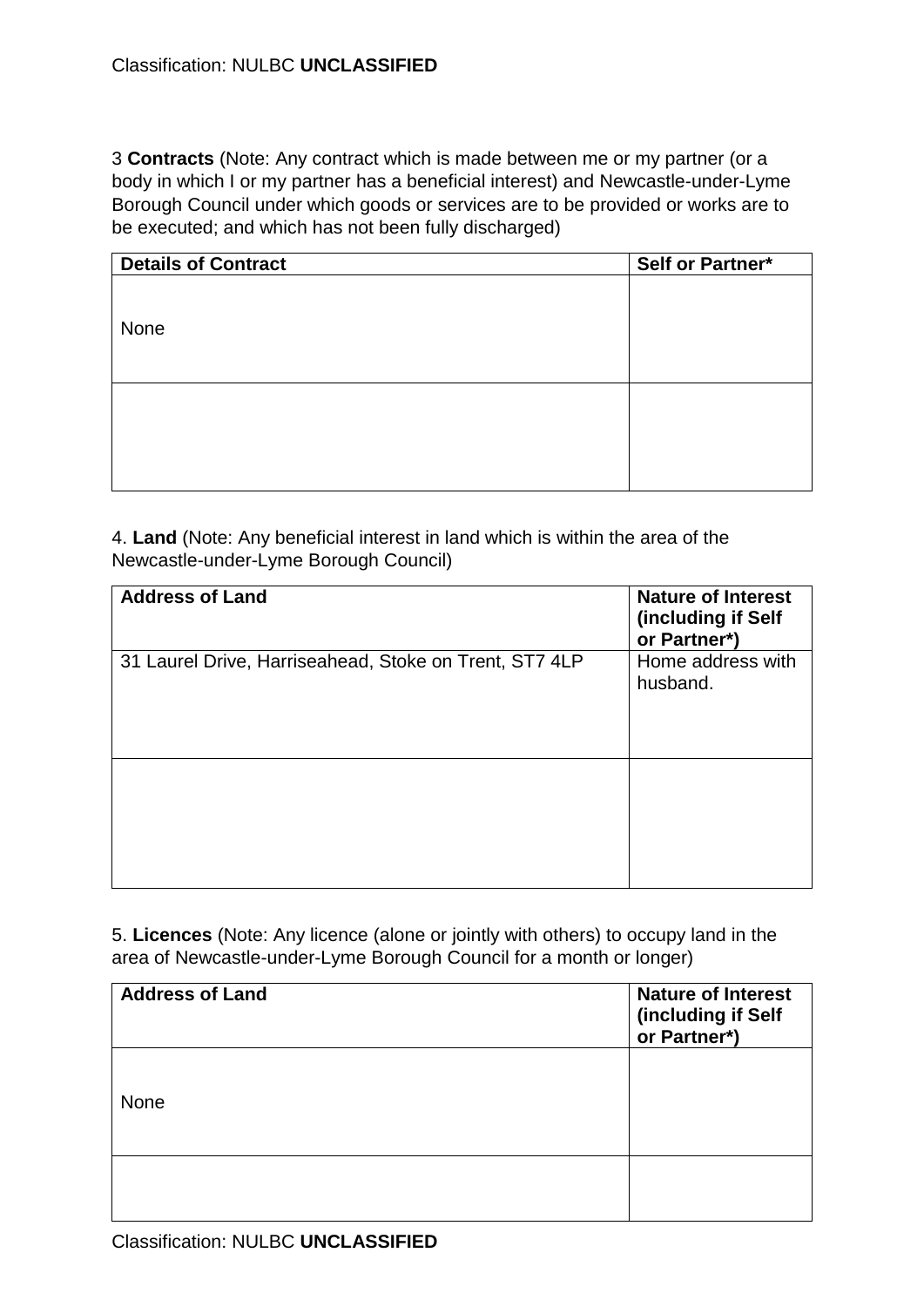6. **Corporate Tenancies** (Note: Any tenancy where (to my knowledge) – (a) the landlord is Newcastle-under-Lyme Borough Council and (b) the tenant is a body in which I or my partner have a beneficial interest.)

| <b>Address of Land</b> | <b>Nature of Interest</b><br>(including if Self<br>or Partner*) |
|------------------------|-----------------------------------------------------------------|
| None                   |                                                                 |
|                        |                                                                 |

7. **Securities** (Note: Any beneficial interest in securities of a body where:-

(a) that body (to my knowledge) has a place of business or land in the area of the Newcastle-under-Lyme Borough Council and

(b) either -

(i) the total nominal value of the securities exceeds £25,000 or one hundredth of the total issued share capital of that body; or

(ii) if the share capital of that body is of more than one class, the total nominal value of the shares of any one class in which I or my partner have a beneficial interest exceeds one hundredth of the total issued share capital of that class.

| <b>Name of Body or Company</b> | Self or Partner* |
|--------------------------------|------------------|
|                                |                  |
|                                |                  |
| None                           |                  |
|                                |                  |
|                                |                  |
|                                |                  |
|                                |                  |
|                                |                  |
|                                |                  |
|                                |                  |

**\*For the purposes of this form, 'Partner' is defined as your spouse, or civil partner, a person with whom you are living as husband and wife, or a person with whom you are living as if you are civil partners (but only where you are aware that your partner has the interests)**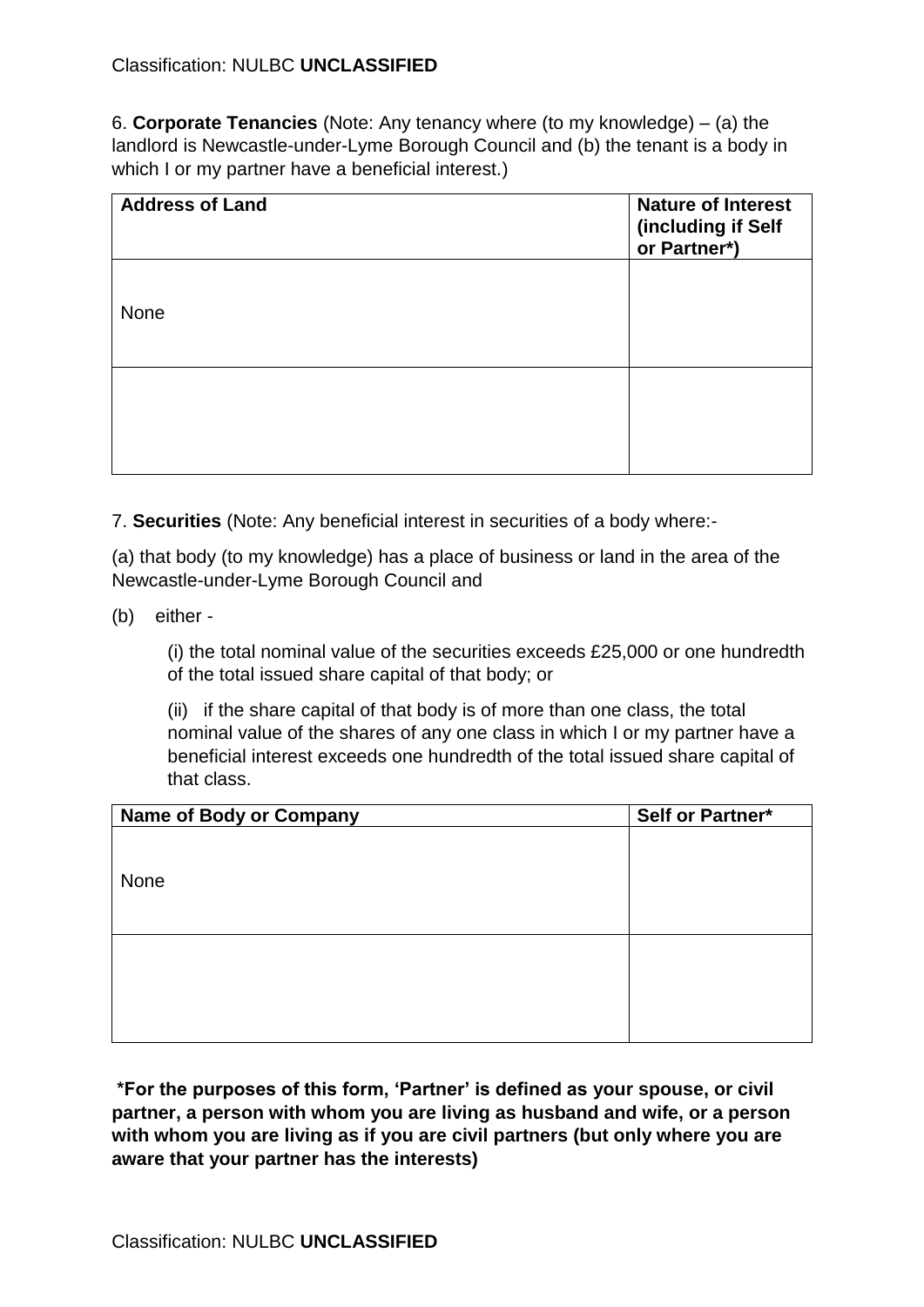# **Section B**

## **'Outside Bodies Interests' – Section 28(2) of the Localism Act 2011**

8. **A body(ies) that you are a member of, or are in a position of general control or management on, and to which you have been appointed or have been nominated to by Newcastle-under- Lyme Borough Council**

#### **(Self Only)**

Kidsgrove Town Council Go Kidsgrove KTCCIC - Director

### 9**. A body(ies) exercising functions of a public nature where you are in a position of general control or management:**

**(Self Only)**

None

### 10. **A body(ies) directed to charitable purposes where you are in a position of general control or management:**

| (Self Only) |  |  |
|-------------|--|--|
|             |  |  |
|             |  |  |
| None        |  |  |
|             |  |  |
|             |  |  |
|             |  |  |
|             |  |  |
|             |  |  |
|             |  |  |
|             |  |  |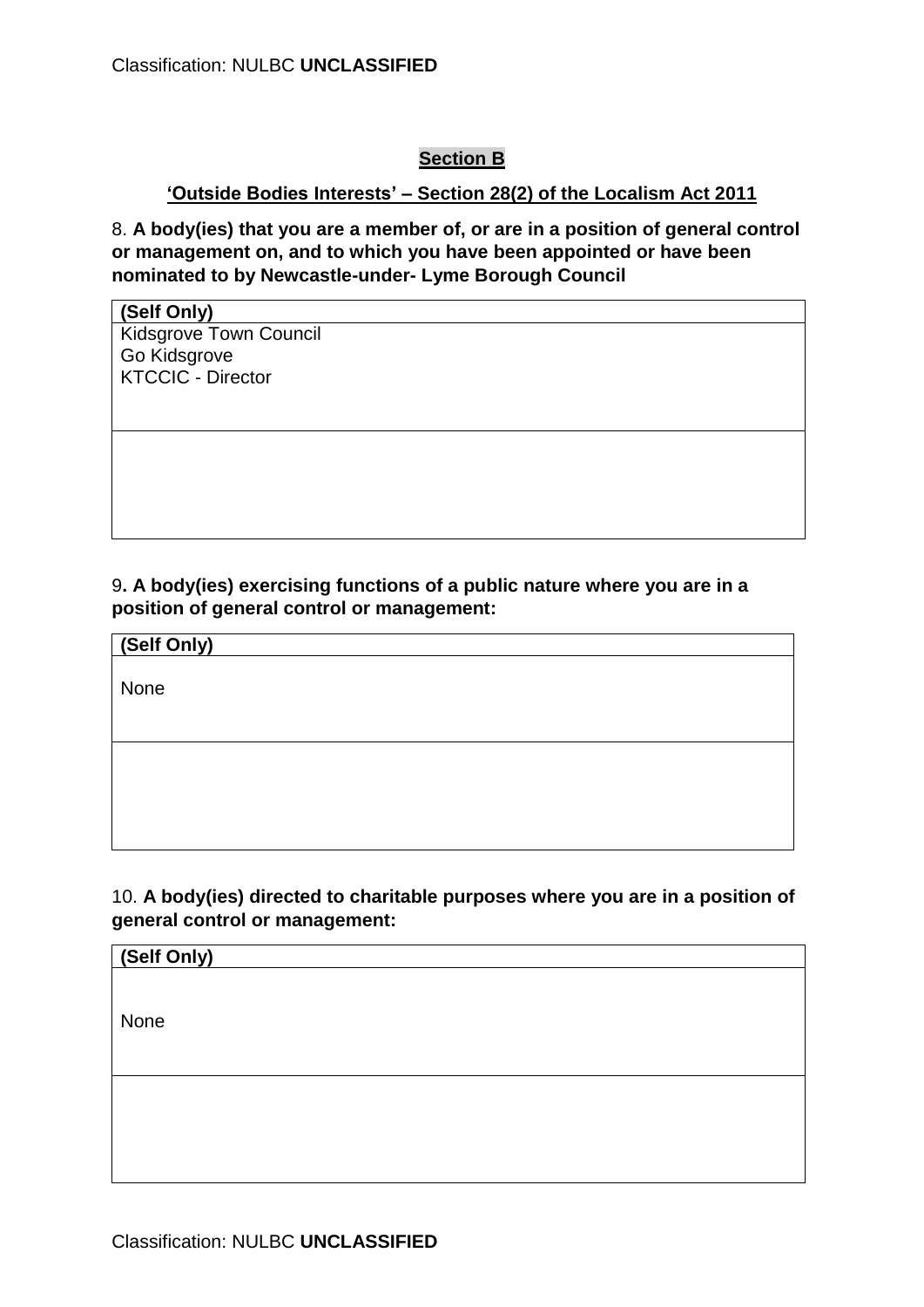## 11. **A body(ies) whose principal purposes include the influence of public opinion or policy (including any political party or Trades Union) where you are in a position of general control or management:**

| (Self Only) |  |  |
|-------------|--|--|
|             |  |  |
|             |  |  |
|             |  |  |
|             |  |  |
|             |  |  |
|             |  |  |
|             |  |  |
|             |  |  |

## **Section C – Other Declarable Interests**

**Please insert here details of any other interests which you feel should be declared in accordance with the principle of openness.**

*Examples:*

- *details of a company where a family member or close associate is employed and which has a contract with the Council*
- *Membership of a social club that leases premises from the Council*

| <b>Body</b> | <b>Nature of Interest</b> |
|-------------|---------------------------|
| None        |                           |
|             |                           |
|             |                           |
|             |                           |
|             |                           |
|             |                           |